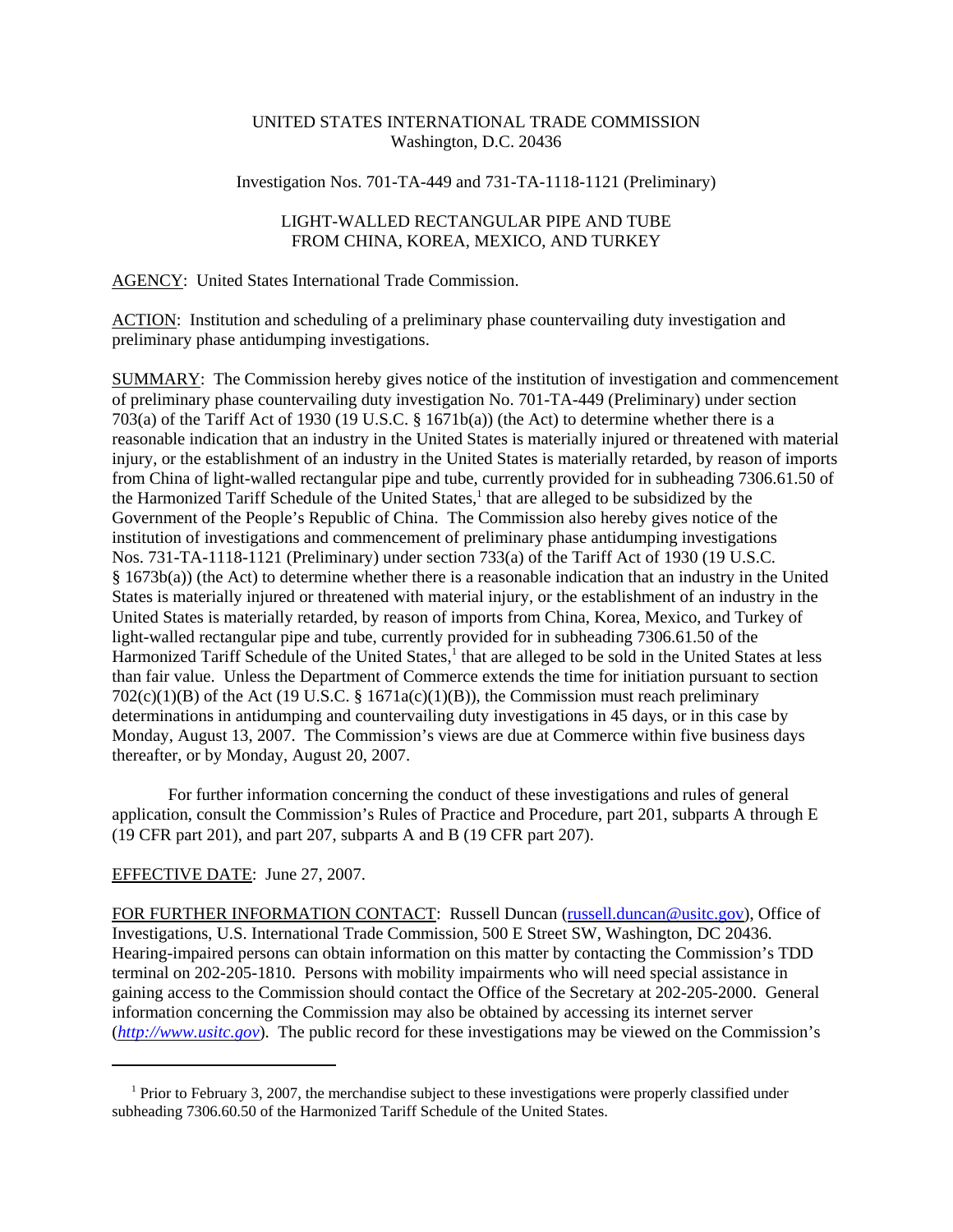electronic docket (EDIS) at *http://edis.usitc.gov*.

## SUPPLEMENTARY INFORMATION:

Background.--These investigations are being instituted in response to a petition filed on June 27, 2007, by the following firms: Allied Tube and Conduit, Harvey, IL; Atlas Tube, Plymouth, MI; California Steel and Tube, City of Industry, CA; Ex-L-Tube, Kansas City, MO; Hannibal Industries, Los Angeles, CA; Leavitt Tube Company LLC, Chicago, IL; Maruichi American Corporation, Sante Fe Springs, CA; Searing Industries, Rancho Cucamonga, CA; Southland Tube, Birmingham, AL; Vest Inc., Los Angeles, CA; Welded Tube, Concord, Ontario (Canada); and Western Tube and Conduit, Long Beach, CA.

Participation in the investigations and public service list.--Persons (other than petitioners) wishing to participate in the investigations as parties must file an entry of appearance with the Secretary to the Commission, as provided in sections 201.11 and 207.10 of the Commission's rules, not later than seven days after publication of this notice in the *Federal Register*. Industrial users and (if the merchandise under investigation is sold at the retail level) representative consumer organizations have the right to appear as parties in Commission antidumping and countervailing duty investigations. The Secretary will prepare a public service list containing the names and addresses of all persons, or their representatives, who are parties to these investigations upon the expiration of the period for filing entries of appearance.

Limited disclosure of business proprietary information (BPI) under an administrative protective order (APO) and BPI service list.--Pursuant to section 207.7(a) of the Commission's rules, the Secretary will make BPI gathered in these investigations available to authorized applicants representing interested parties (as defined in 19 U.S.C. § 1677(9)) who are parties to the investigations under the APO issued in the investigations, provided that the application is made not later than seven days after the publication of this notice in the *Federal Register*. A separate service list will be maintained by the Secretary for those parties authorized to receive BPI under the APO.

Conference.--The Commission's Director of Operations has scheduled a conference in connection with these investigations for 9:30 a.m. on Wednesday, July 18, 2007, at the U.S. International Trade Commission Building, 500 E Street SW, Washington, DC. Parties wishing to participate in the conference should contact Russell Duncan (russell.duncan@usitc.gov) not later than Monday, July 16, 2007, to arrange for their appearance. Parties in support of the imposition of countervailing and of antidumping duties in these investigations and parties in opposition to the imposition of such duties will each be collectively allocated one hour each within which to make an oral presentation at the conference. A nonparty who has testimony that may aid the Commission's deliberations may request permission to present a short statement at the conference.

Written submissions.--As provided in sections 201.8 and 207.15 of the Commission's rules, any person may submit to the Commission on or before Monday, July 23, 2007, a written brief containing information and arguments pertinent to the subject matter of the investigations. Parties may file written testimony in connection with their presentation at the conference no later than three days before the conference. If briefs or written testimony contain BPI, they must conform with the requirements of sections 201.6, 207.3, and 207.7 of the Commission's rules. The Commission's rules do not authorize filing of submissions with the Secretary by facsimile or electronic means, except to the extent permitted by section 201.8 of the Commission's rules, as amended, 67 Fed. Reg. 68036 (November 8, 2002). Even where electronic filing of a document is permitted, certain documents must also be filed in paper form, as